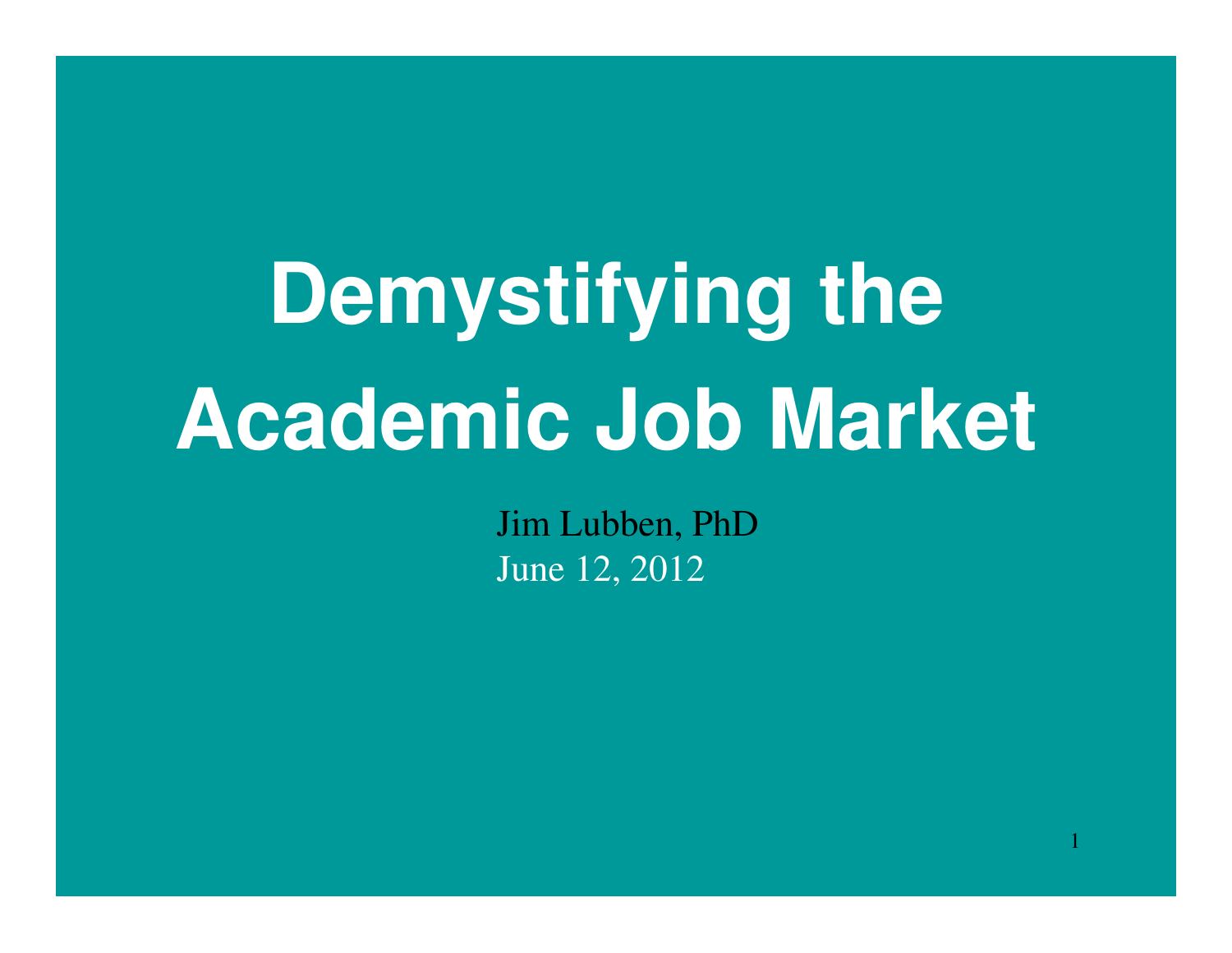#### **Academic Job Market from the University**'**s Perspective**

- **1. Secure approval for search**
- **2. Establish a formal search committee**
- **3. Create & post job listing**
- **4. Screen written applications**
- **5. Conduct screening interviews**
- **6. Arrange for candidate campus visits**
- **7. Deliberate and select a candidate**
- **8. Negotiate with candidate**
- **9. Facilitate relocation & provide necessary set-ups for the new faculty colleague**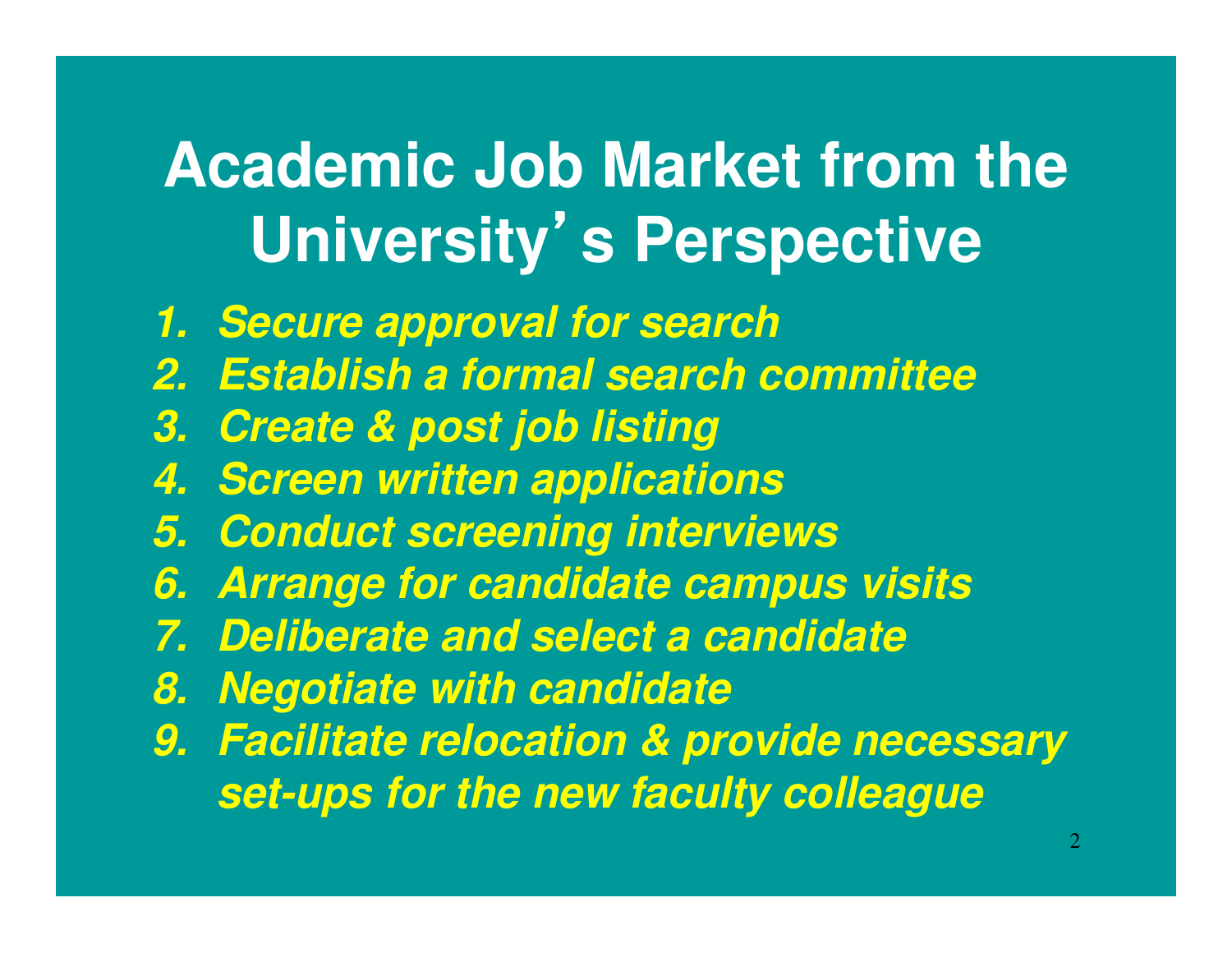#### **Academic Job Market from the Candidate**'**s Perspective**

- **1. Develop a highly marketable CV**
- **2. Search academic job listings**
- **3. Write a targeted cover letter**
- **4. Manage the many conversations**
- **5. Obtain screening interviews**
- **6. Secure campus visit**
- **7. Prepare for visit including job talk**
- **8. Build impression of productive scholar as well as a desired future colleague**

 **9. Consider offers, negotiate & sign a contract10.Relocate & set-up new scholarly platform** 3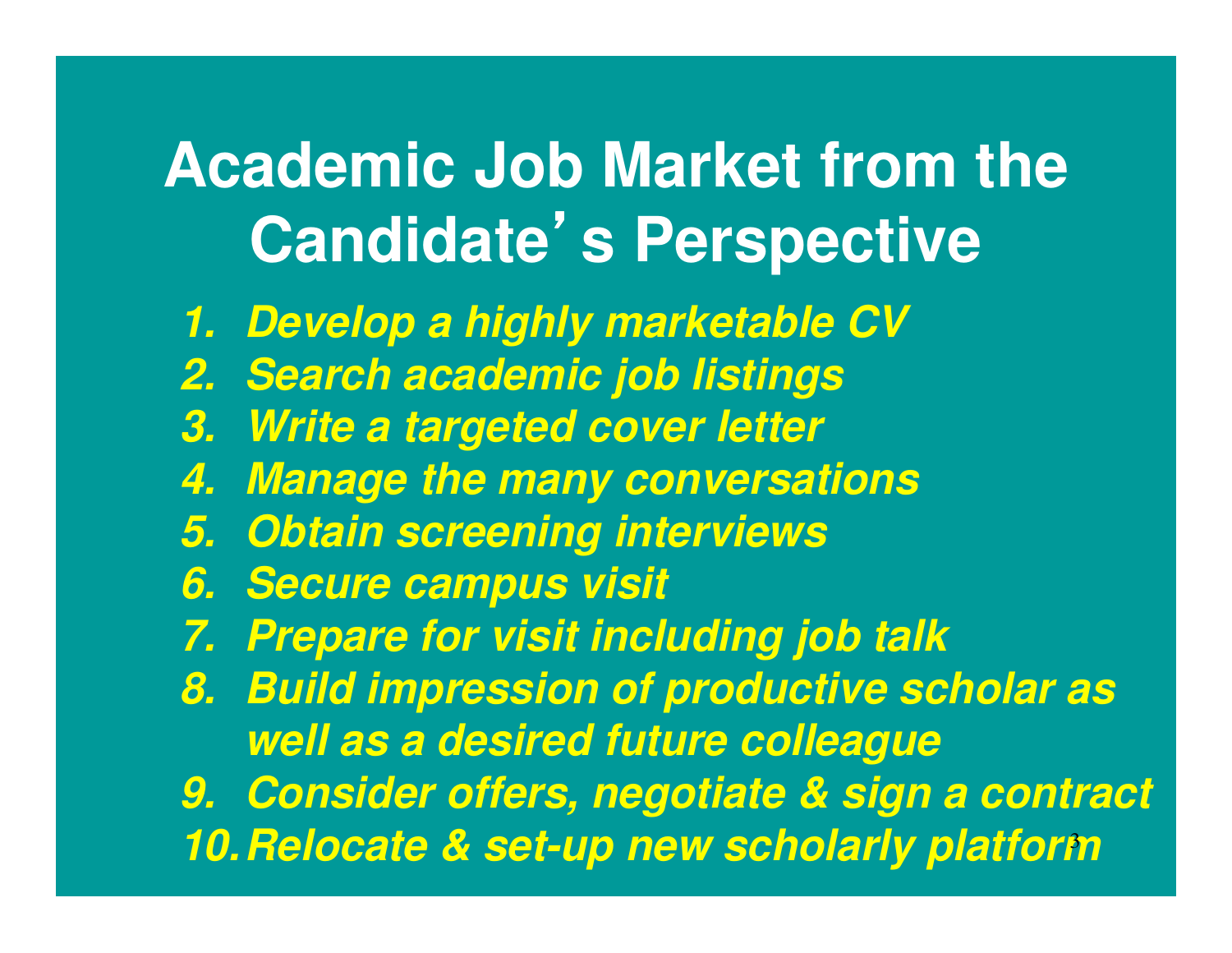### **Academic Job Markets are Very Heterogeneous Part I**

#### **FOCUS OF FACULTY SEARCH:**

- **Top-notch research scholars**
- **Superior teaching**
- **Large classes or small seminars**
- **Specialists versus generalists**
- **Practice experience**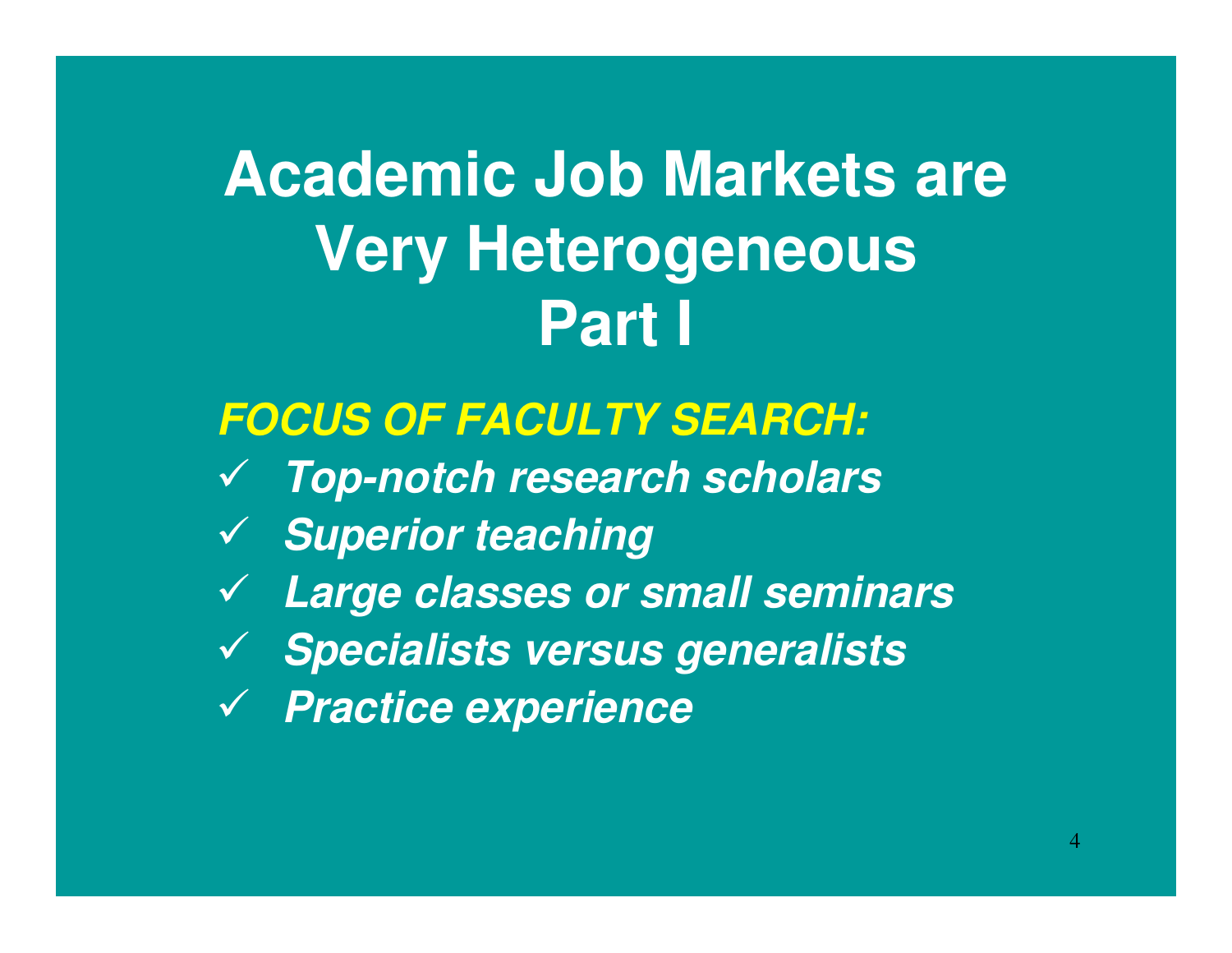### **Academic Job Markets are Very Heterogeneous Part II**

#### **NATURE OF UNIVERSITY:**

- **Public or private**
- **Regional variations**
- **Religious affiliation**
- **Social work**'**s fit with campus mission**
- **Related disciplines on campus**
- $\checkmark$ **Etc.**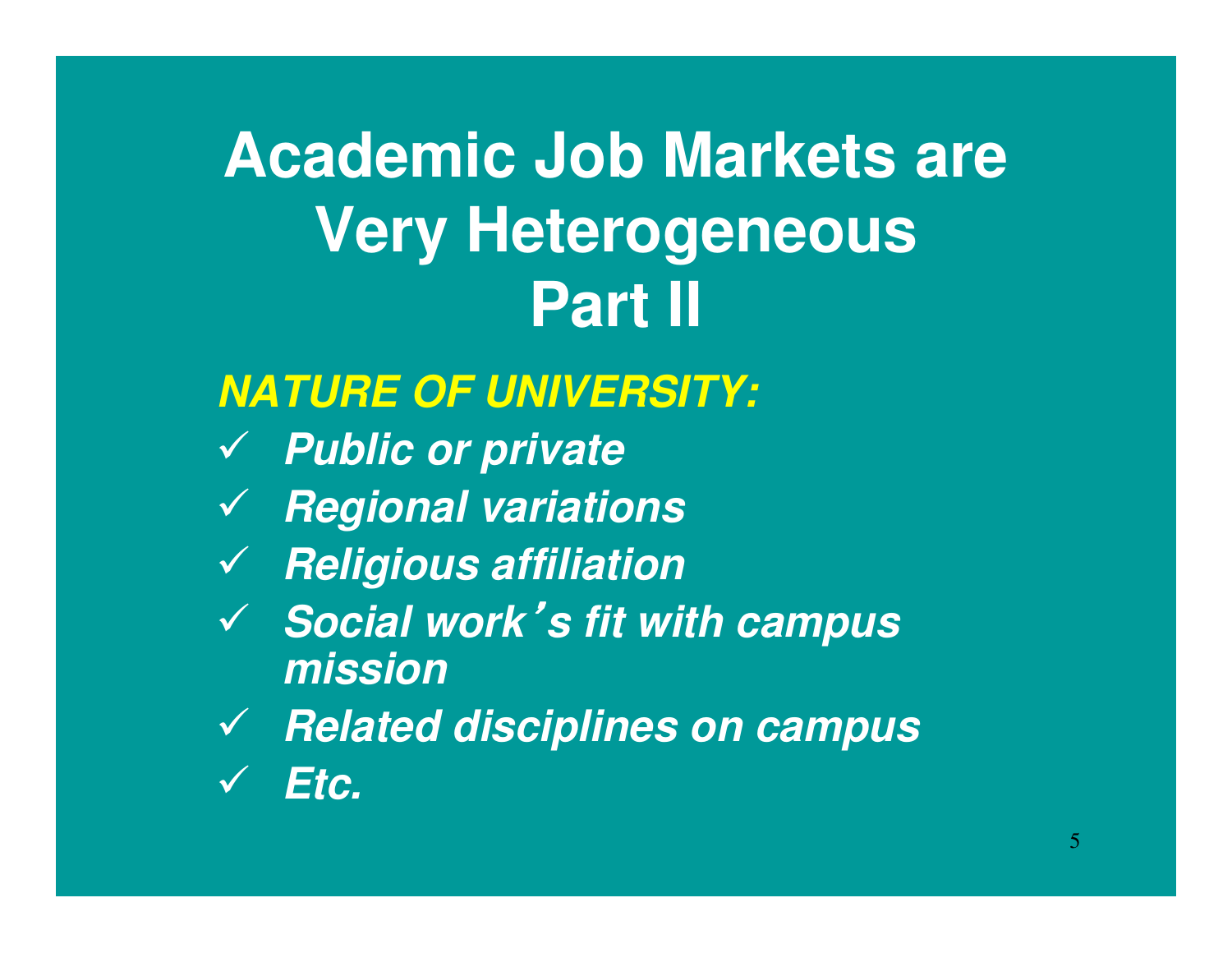#### **Educational Institutions by Level of Social Work Program**

 $\textcolor{red}{\bullet}$ **BSW Programs: CSWE & BPD**

 $\mathbf C$ **MSW Programs: CSWE & NADD**

 $\mathbf C$ **PhD Programs: GADE & NADD**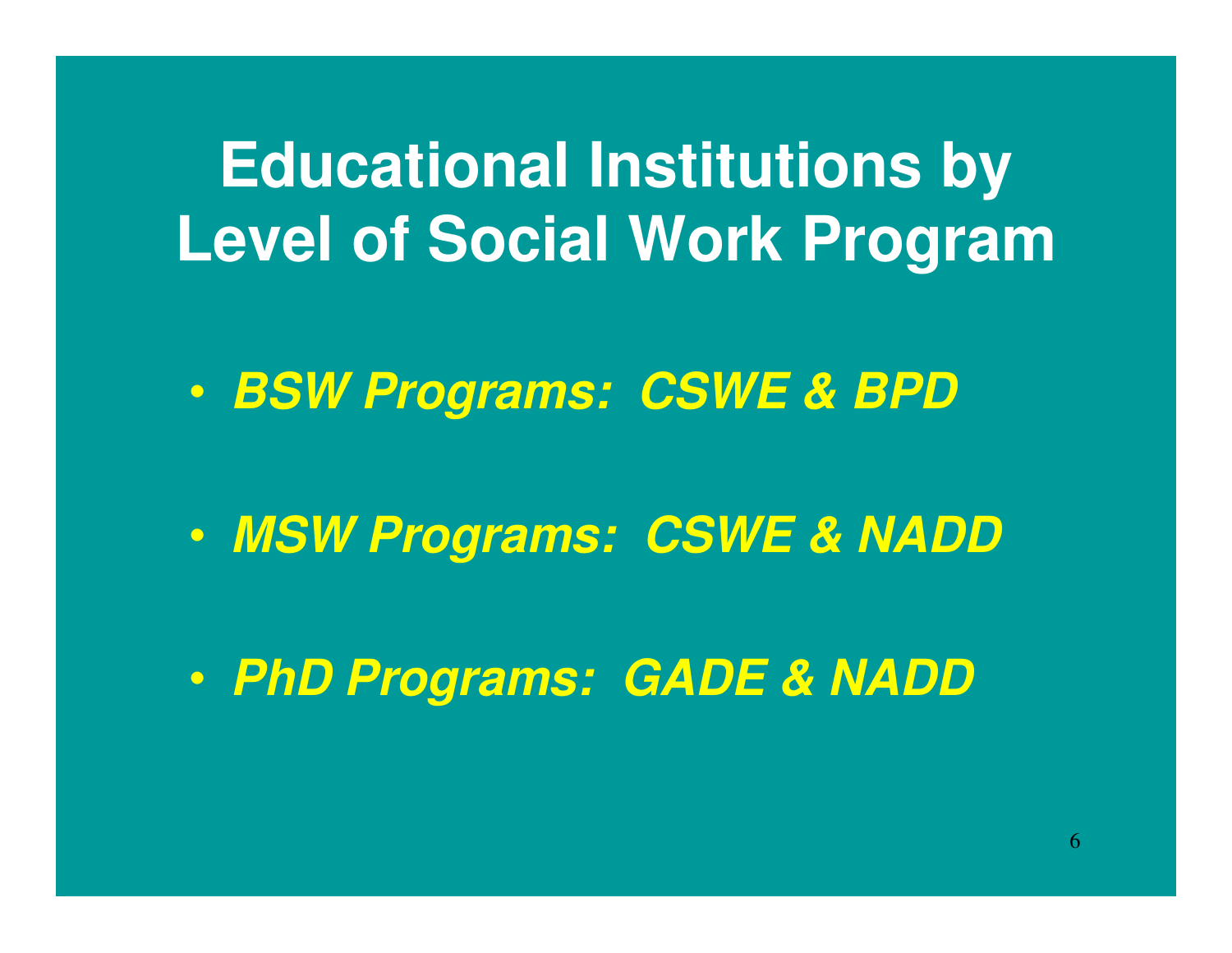### **SW Educational Institutions by Carnegie Classification**

- Research Univ. Very High (RU/VH)
- Research Univ. High Research (RU/H)
- $\bullet$ Doctoral Univ. - Some Research (DU/RU)
- Masters Colleges & Universities (3 levels)
- Baccalaureate Colleges (3 types)

**http://classifications.carnegiefoundation.org/**

7**http://classifications.carnegiefoundation.org/resources/faqs.php**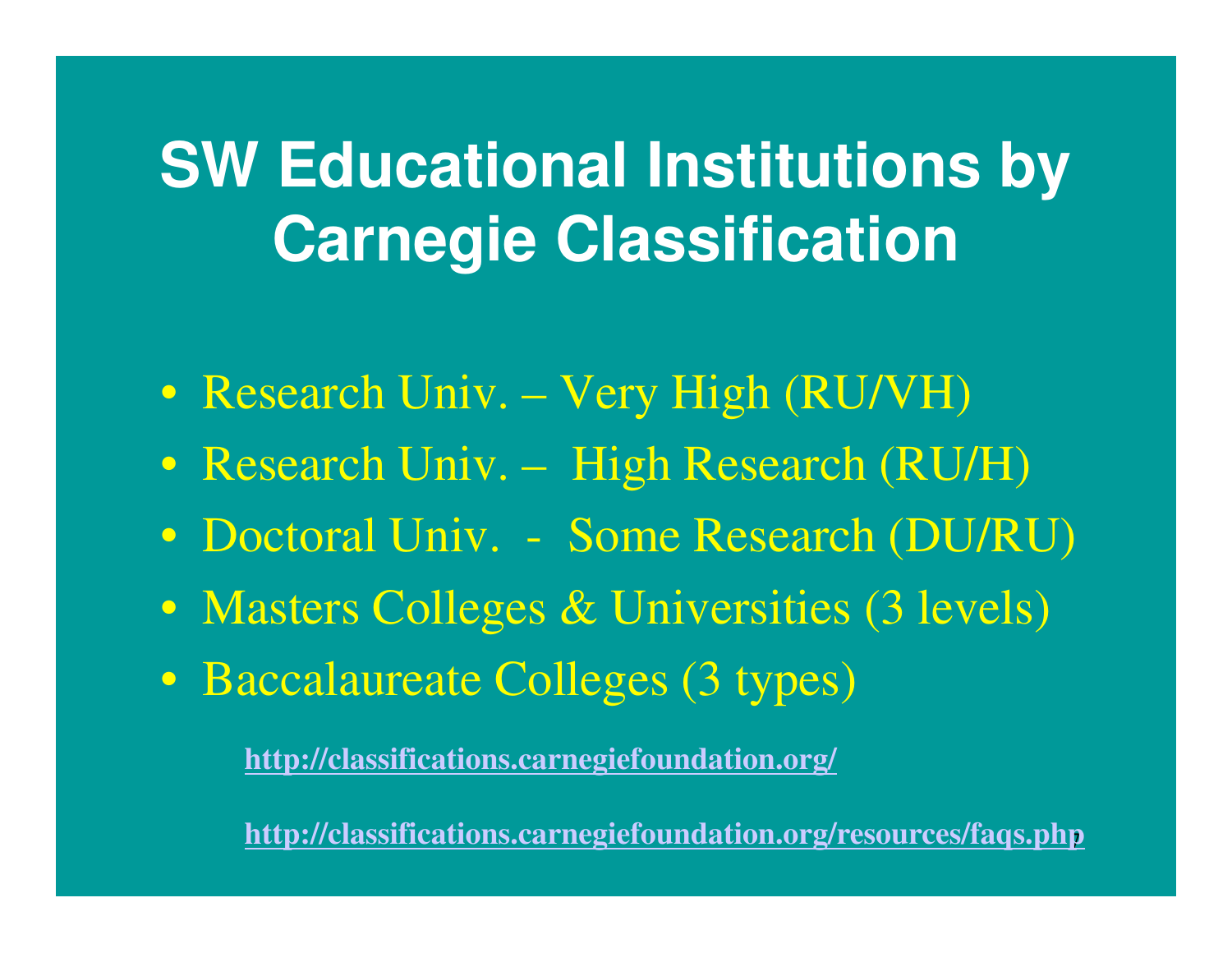## **SW Educational Institutions by Carnegie Classification (USA)**

|                                | <b>Number</b> | <b>High</b> or VH<br><b>Research</b><br><b>University</b> | <b>Other Type</b><br>of University |
|--------------------------------|---------------|-----------------------------------------------------------|------------------------------------|
| <b>CSWE</b><br><b>BSW</b>      | 470           | 18%                                                       | 82%                                |
| <b>CSWE</b><br><b>MSW</b>      | 203           | 47%                                                       | 53%                                |
| <b>GADE</b><br><b>Doctoral</b> | 69            | 85%                                                       | 15%                                |

**http://www.carnegiefoundation.org/classifications/**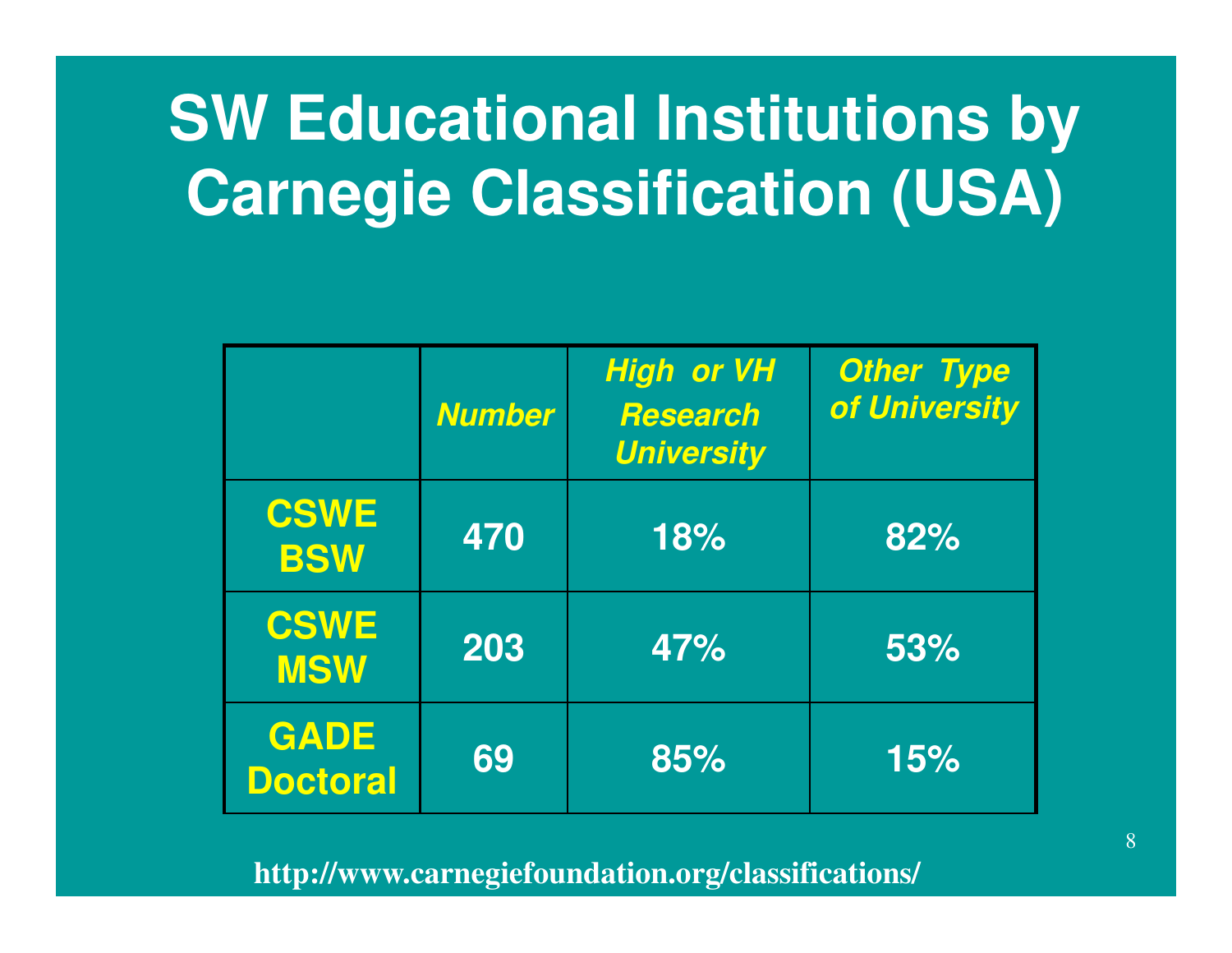### **The Future Social Work Professorate**

- **Number of social work doctoral graduates seeking full-time academic appointments remains less than the current demand for new faculty.**
- **This shortage likely to worsen with the imminent retirement of** "**Baby Boomer**"**faculty.**

*Today*'*s doctoral students are tomorrow*'*s faculty*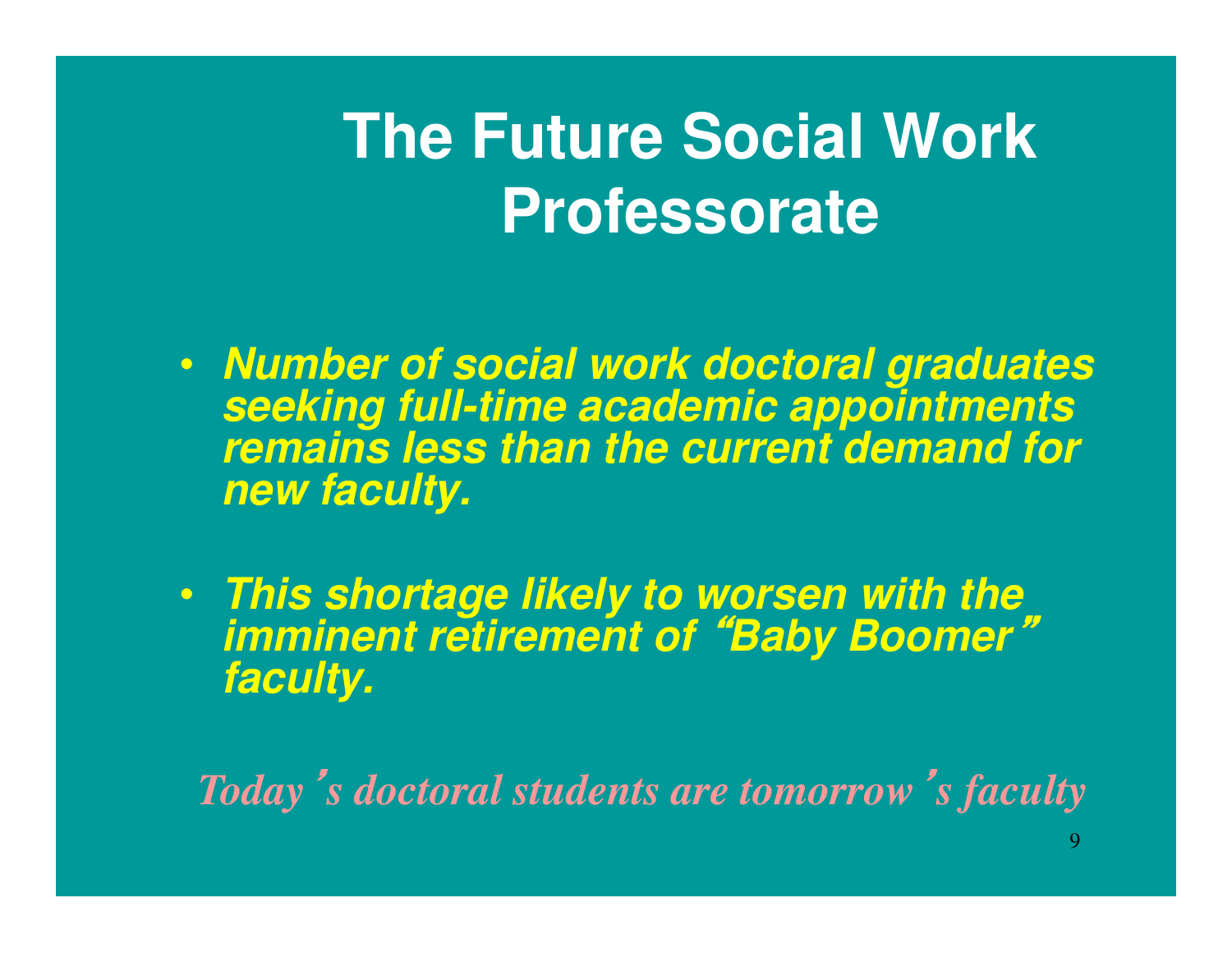### **FREQUENTLY ASKED QUESTIONS**

•**Where are academic jobs posted?**

**CSWE Career Center**

**http://careers.cswe.org/home/home.cfm?site\_id=392**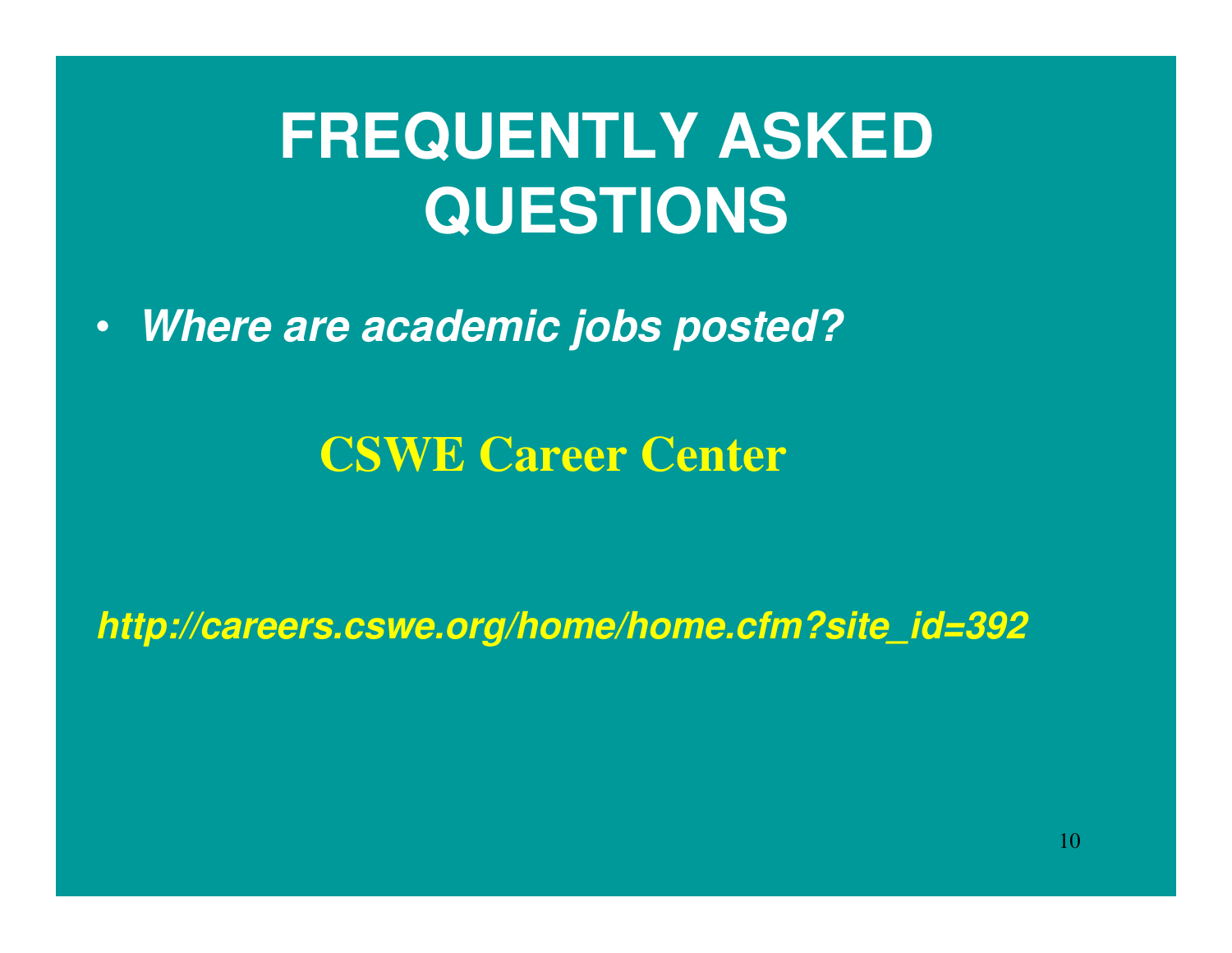#### **FREQUENTLY ASKED QUESTIONS**

- **When are jobs posted for a fall semester?**
- **What if I'm not ready to go on the market, what's the best use of the year between school and a faculty position?**
- **I hear the phrase, attend CSWE or SSWR conference but how will that lead to a job?**